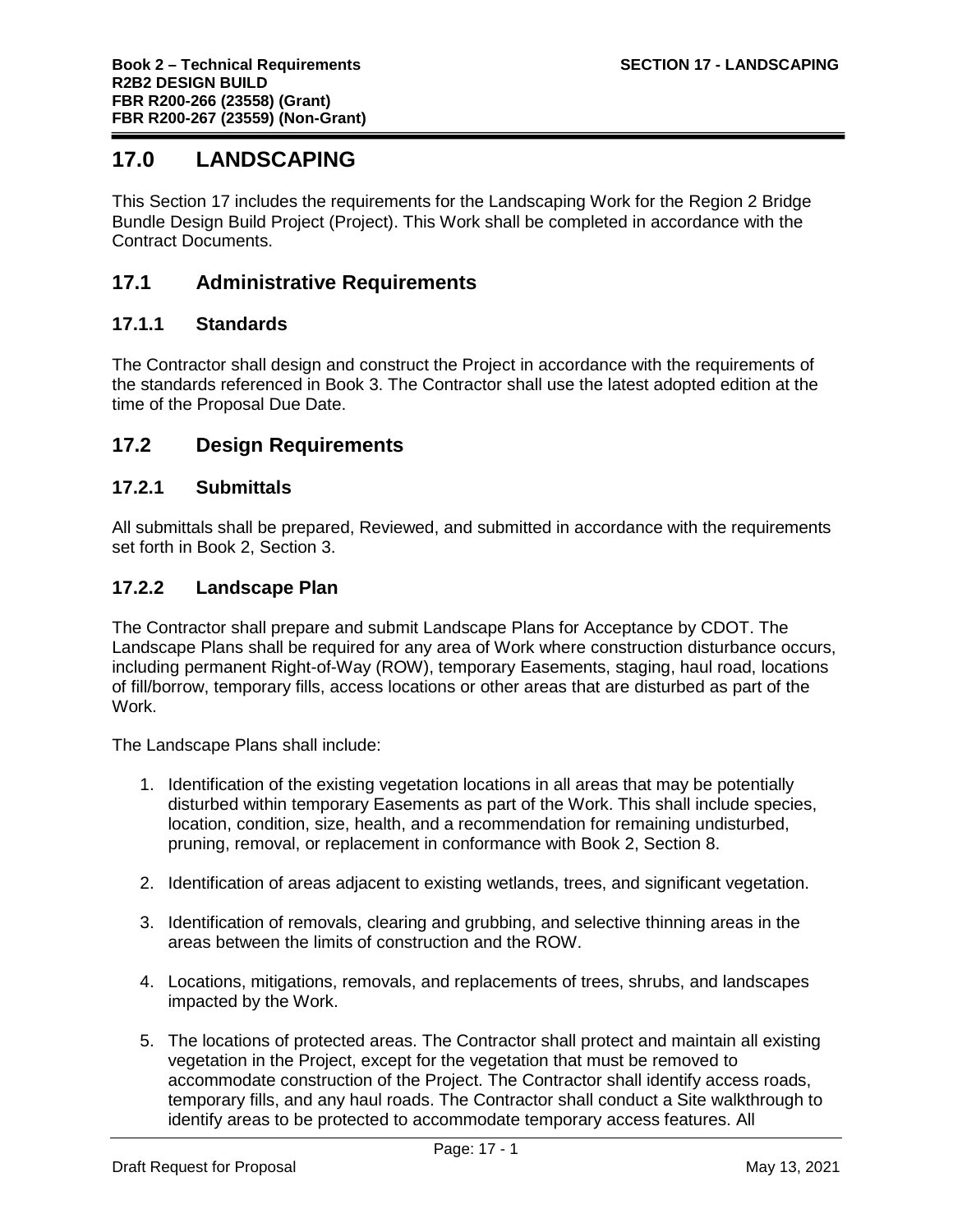construction operations shall be performed in such a manner to avoid these protected areas.

- 6. Temporary, Interim, and Permanent stabilization for each construction phase.
- 7. Areas to be permanently stabilized after completion shall follow the requirements of the CDOT *Standard Specifications for Road and Bridge Construction*, Sections 101, 107, 207, and 208, 212, 213, 214, and 620, 213 Mulching specifications, and other referenced material.
- 8. Disturbed areas where work has halted shall follow the requirements of the CDOT *Standard Specifications for Road and Bridge Construction*, Sections 101, 107, 207, and 208, 212, 213, 214, and 620, and other referenced material.
- 9. Removal of adjacent roadside vegetation shall be minimized where possible.
- 10. Unforeseen Conditions. The Contactor shall design and implement erosion and sediment control measures for correcting conditions unforeseen during the design of the project, or for emergency situations, that develop during construction. CDOT's Erosion Control and Stormwater Quality Guide and CDOT M Standards shall be used as a reference document for the purpose of designing erosion and sediment control measures. Measures and methods proposed by the Contractor shall be reviewed and approved in writing by the Engineer prior to installation.
- 11. Amend embankment to prepare topsoil with compost/bionutrients. Temporary erosion control and sediment control BMP's shall be maintained until the requirements of Book 2, Section 5 – Environmental are satisfied.
- 12. A schedule of when Work shall take place, per CDOT *Standard Specifications for Road and Bridge Construction* (CDOT *Standard Specifications*), Sections 212 and 214.
- 13. A watering schedule listing the Days chosen to complete the required watering.
- 14. Drawings and a design intent narrative.

A field review or detailed aerial photo survey shall be conducted prior to starting any Landscape Work and shall be submitted with the Landscape plan to CDOT for Acceptance.

When the Landscape Plan is Accepted by CDOT and prior to the start of all construction Activities, the Contractor shall designate and clearly tag all existing plants that will remain undisturbed, pruned, or removed, as identified in the Landscape plan.

Upon completion of the designation and tagging activities, the Contractor shall conduct an inspection of the existing Landscape with CDOT prior to the start of construction. The Contractor shall install protection, finish pruning in accordance with the Accepted Landscape plan and address any issues identified during the inspection. Removals may take place over the life of the Project.

## **17.3 Construction Requirements**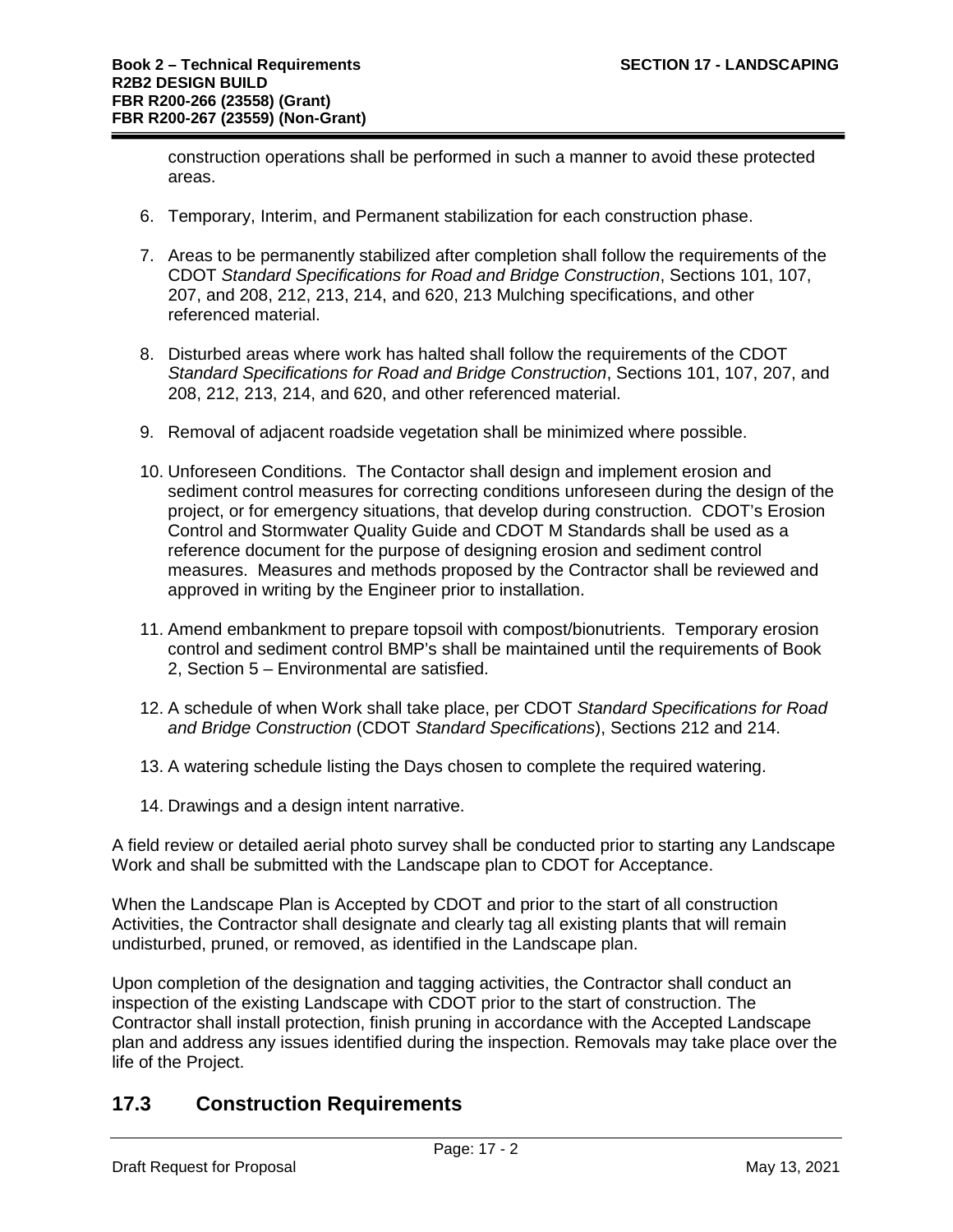#### **17.3.1 Temporary Seeding and Stabilization**

All temporary disturbed areas not within the work area shall be returned to preconstruction elevation and contours and reseeded with the CDOT Approved seed mix design. At any sites where work will be temporarily halted for 14 days or more, sediment and material stockpiles and disturbed areas shall be stabilized per 208.04

The Contractor shall control noxious weeds, if present prior to disturbance, as needed throughout construction.

### **17.3.2 Clearing and Work Area Limits Identification and Protection**

The Contractor shall delineate the clearing and work limits for Acceptance by the CDOT (see Book 2, Section 5 – Environmental, Migratory Birds for bird nesting survey requirements). Existing vegetation and or sensitive environments to remain shall be identified and protected. BMP's shall be used to prevent degradation of habitats adjacent to construction area. The CDOT Project Manager will flag those trees adjacent to the boundary that are to remain in place. If trees, shrubs and willows are within the Contractor delineated clearing and work limits the following requirements will apply:

1. The Contractor shall use all appropriate care to avoid damage or removal of the flagged

trees. Trees that are damaged shall be replaced at the Contractor's expense. Trees that are damaged and assessed as salvageable shall be promptly repaired, pruned, wrapped, and protected from further damage at the Contractor's expense.

2. Any native tree removed with a diameter of 2 inches or greater will be replaced in-

kind at

a 1:1 ratio in the same work area. The diameter of a tree is the measured diameter 2 feet up the tree from the ground surface.

3. Shrubs and willows removed shall be replaced with live willow cuttings collected from nearby stands. Willow cuttings will be placed on 2 foot centers.

4. All planted trees and shrubs located in planting areas as shown in the Plans shall be protected with geotextile fabric and wood chip mulch. Trees will not be accepted if the ball of earth surrounding the roots is cracked or broken during delivery and planting.

5. The Contractor shall repair or replace in-kind all landscape material and vegetation

on

private property which is disturbed by the Work. Replaced materials shall be equal or better to the existing materials in size, type and condition.

### **17.3.3 Protected Areas**

The Contractor shall install temporary fencing for the protection of all existing vegetation that is designated to remain undisturbed and any additional areas defined in Book 2, Section 5. After installation of the fence, the Contractor shall request a field Inspection from CDOT prior to proceeding with the Work.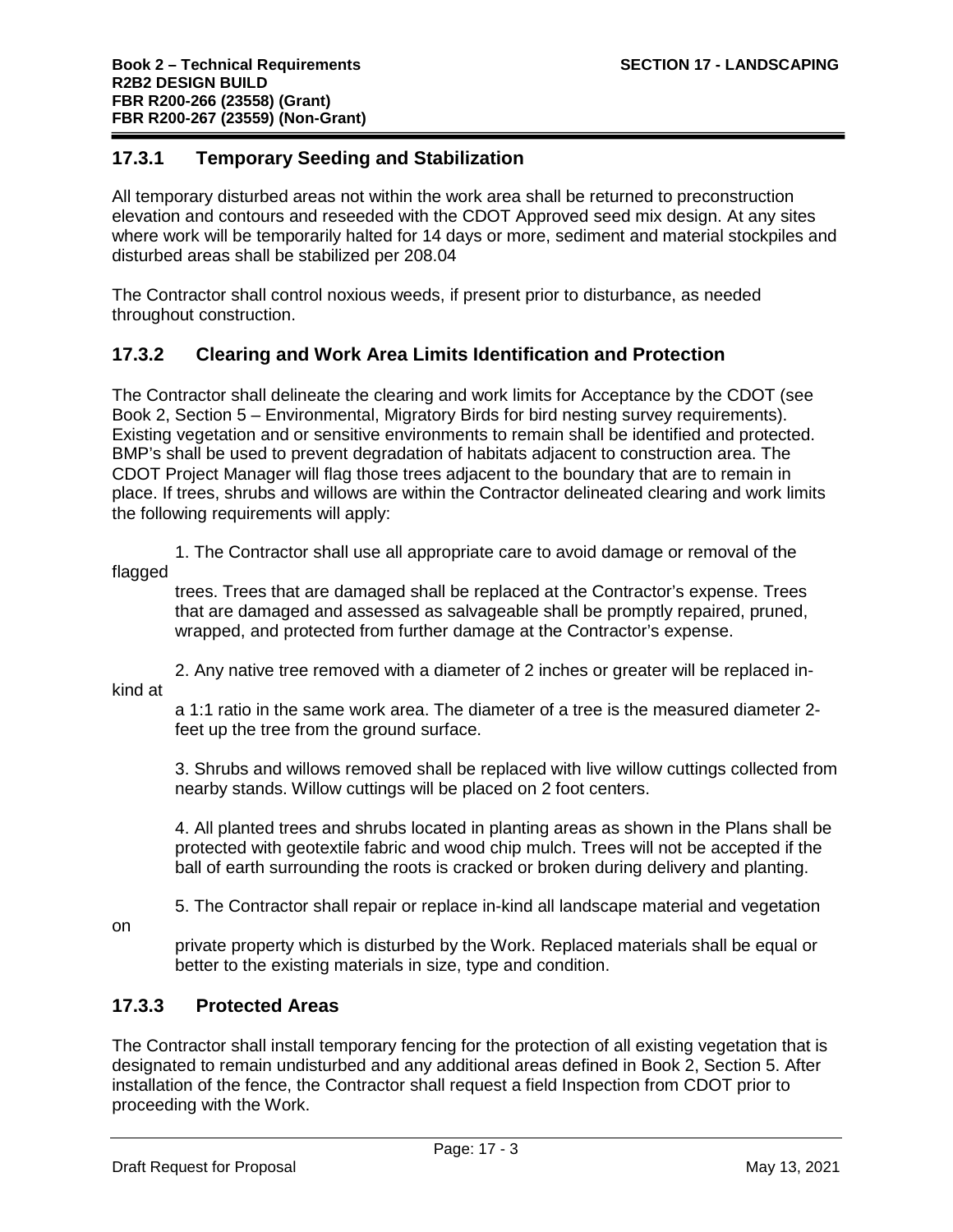Fencing shall be placed at the drip line for trees. Construction Activities, such as earth disturbance, storage, staging, or parking inside the drip line shall be prohibited. No chemicals shall be applied or used around or near these areas that would be detrimental to vegetation health.

The Contractor shall immediately report damage to any tree within the Work area designated to remain undisturbed to CDOT for assessment of the damage and survivability. Trees that are damaged shall be replaced at the Contractor's expense if CDOT's, at their sole discretion, determines the tree(s) will not survive.

Any trees and shrubs impacted within temporary Easements shall be replaced. The replacement trees and shrubs shall be placed in the same area or in same general vicinity.

### **17.3.3 Removal of Trees and Shrubs**

Tree stumps within the Roadway prism or within 10 feet of the edges of Roadway pavements shall be completely removed and disposed of off Site. All other tree stumps within the Project area shall be ground to 3 feet below finished grade.

All trees or shrubs removed from the Project shall become the property of the Contractor and shall be completely disposed of off Site by the Contractor.

### **17.3.4 Tree and Shrub Transplanting**

The Contractor may transplant trees and shrubs. The Contractor shall not use non-native trees or shrubs.

### **17.3.5 Pruning**

The Contractor, if needed, shall have all root and branch pruning that interfere with the Work completed by a licensed and certified tree surgeon. All Work shall be in accordance with American National Standard Institute (ANSI) A300.

#### Root Pruning

Tree roots 2 inches or greater in diameter shall not be removed, unless they interfere with the work. Extensive root pruning may require tree replacement as directed by CDOT.

Roots below the excavation depth for the work shall not be pruned.

#### Branch Pruning

The Contractor may prune branches that will interfere with the Work per the Approved Landscape plan and according to Section 240 – *Protection of Migratory Birds, Biological Work Performed by the Contractor's Biologist* of the CDOT *Standard Specifications*.

The Contractor shall remove weak or dead branches on trees that are to remain within the ROW.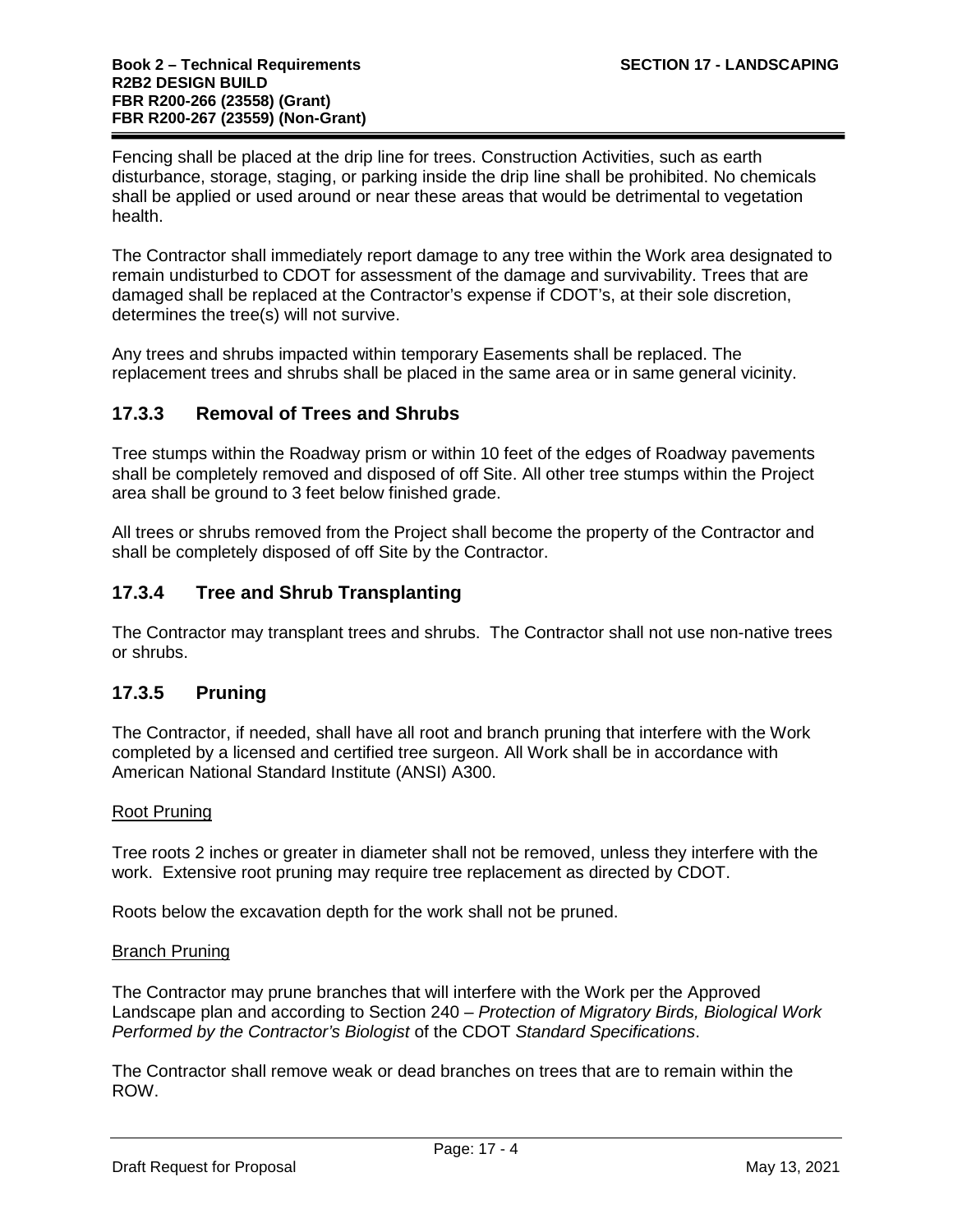#### **17.3.6 Replacement Plant Material**

Replaced Materials shall comply with Section 214 of CDOT's *Standard Specifications* and be equal or better to the existing Materials in type and function.

#### **17.3.7 Staking and Watering**

New replacement trees shall be guyed in accordance with M-Standard Plans M-214-1 and Section 214 of the CDOT *Standard Specifications*. Trees shall be staked for two growing seasons. All guying material shall be removed by the Contractor at completion of the Landscape Establishment Period, defined in Section 17.2.10.3.

The Contractor shall water new and protected trees on the Project until the Project has reached the Landscape Establishment Period. The Contractor shall water the plant Material per Section 214 of the CDOT *Standard Specifications*.

#### **17.3.8 Topsoil**

The existing topsoil should be stripped and stored separately for use on the Project to the extent practical. All topsoil shall follow the requirements in according to sections 207 and 212 of the CDOT *Standard Specifications*.

All topsoil, either imported or salvaged on Site, shall be treated with an herbicide for noxious weeds identified in the INWMP prior to final seeding.

### **17.3.9 Permanent Native Seeding**

Placement of soil conditioning and fertilizer, seeding and mulching shall not be done in a single operation, and shall be completed within 48 hours following each construction phase or prior to any winter shutdown work. All seeding requirements in the Approved project SWMP shall also be followed. Fertilizer shall not be used adjacent to wetlands and waterways. Refer to CDOT *Standard Specification* Section 212 for additional requirements.

All disturbed areas that are not surfaced shall be re-vegetated to replicate or enhance native vegetative communities. Re-vegetation species that attract wildlife to the Highway or practices that allow noxious weeds shall not be used.

Due to high failure rates the Contractor will not be allowed to use hydromulching and/or hydroseeding or straw.

Seeding shall follow Section 212 of the CDOT Standard Specifications and Book 2, Section 5. Seeding of areas shall be completed in in conjunction with erosion control requirements, final Roadside cut/fill slopes and as required in Book 2, Section 5.

If any detention facilities are incorporated into the Project, the slopes shall be planted with an Approved seed mix.

Placement of soil conditioner, topsoil, seeding, mulching (weed free), and mulch tackifier (or soil retention blanket) shall not be completed in a single operation, but shall be completed immediately following each area that is to final grade, per CDOT Standard Specifications,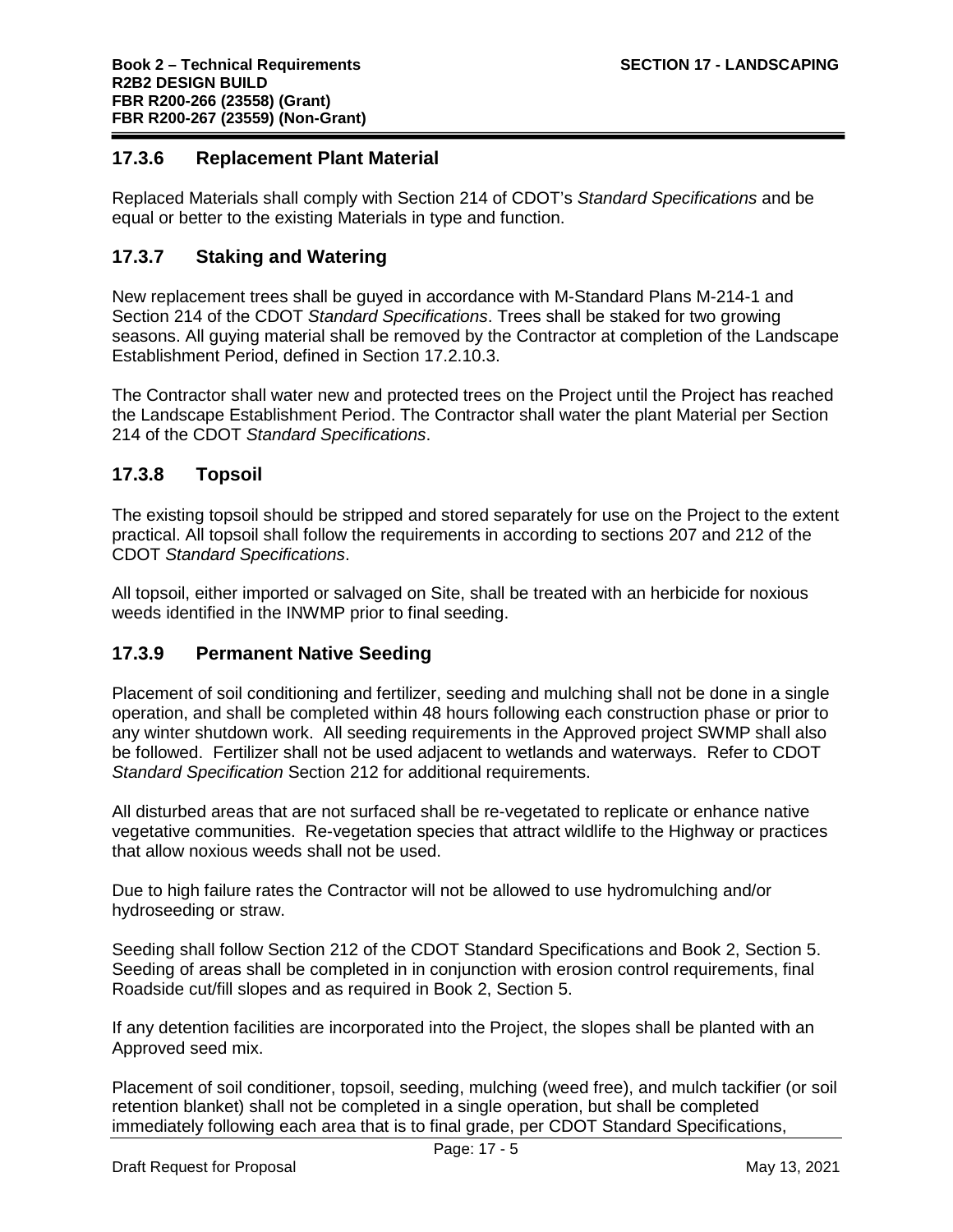Sections 208, 212, and 213.

The Contractor shall place native seed, mulch (weed free), and mulch tackifier after each construction phase and prior to any winter shutdown Work.

The Contractor shall use CDOT Online Transportation Information System (OTIS)( https://dtdapps.coloradodot.info/MapView/) to find the correct seed mix for each structure segment and the seed mix shall be Approved by CDOT prior to placement in accordance with Book 2 Section 5 – Environmental.

Soil conditioning and fertilizer requirements are as follows:

| <b>Soil Conditioning (Acre)</b>                             |                      |                                          |
|-------------------------------------------------------------|----------------------|------------------------------------------|
| Biological nutrient organic based<br>fertilizer (lbs/acre)* | Humate<br>(lbs/acre) | Compost (cys/acre)<br>$(1/2$ inch depth) |
| 300                                                         | 200                  | 65                                       |

Roadside ditches that have been disturbed by construction shall be lined with soil retention blanket or turf reinforcement blanket to contain the design flow width (wetted perimeter), designed based on the hydraulics of the ditch for both before and after the final stabilization is established. If soil retention blanket is used, mulch and tackifier are not required.

### **17.3.9 Reseeding Operations and Corrective Stabilization**

Prior to final acceptance:

- 1. Seeded areas shall be reviewed during the 7 day inspections by the Erosion Control Supervisor for bare soils caused by surface or wind erosion. Bare areas caused by surface or gully erosion, blown away mulch, etc. shall be re-graded, seeded, mulched and have mulch tackifier (or blanket) applied as necessary.
- 2. Seeded areas shall be watered as appropriate to establish native vegetation regrowth irrigated until seeding is established.
- 3. The Contractor shall maintain seeding/mulch/tackifier, mow to control weeds or apply herbicide to control weeds in the seeded areas until Final Acceptance.

#### **17.3.12 Noxious Weed Management Plan**

Identify and provide a Noxious Weed Management plan if state noxious weeds are present in accordance with Book 2 Section 5 – Environmental.

#### **17.3.13 Landscaping Inspection, Establishment, Acceptance, and Warranty Period**

### **17.3.13.1 Interim Landscape Inspections**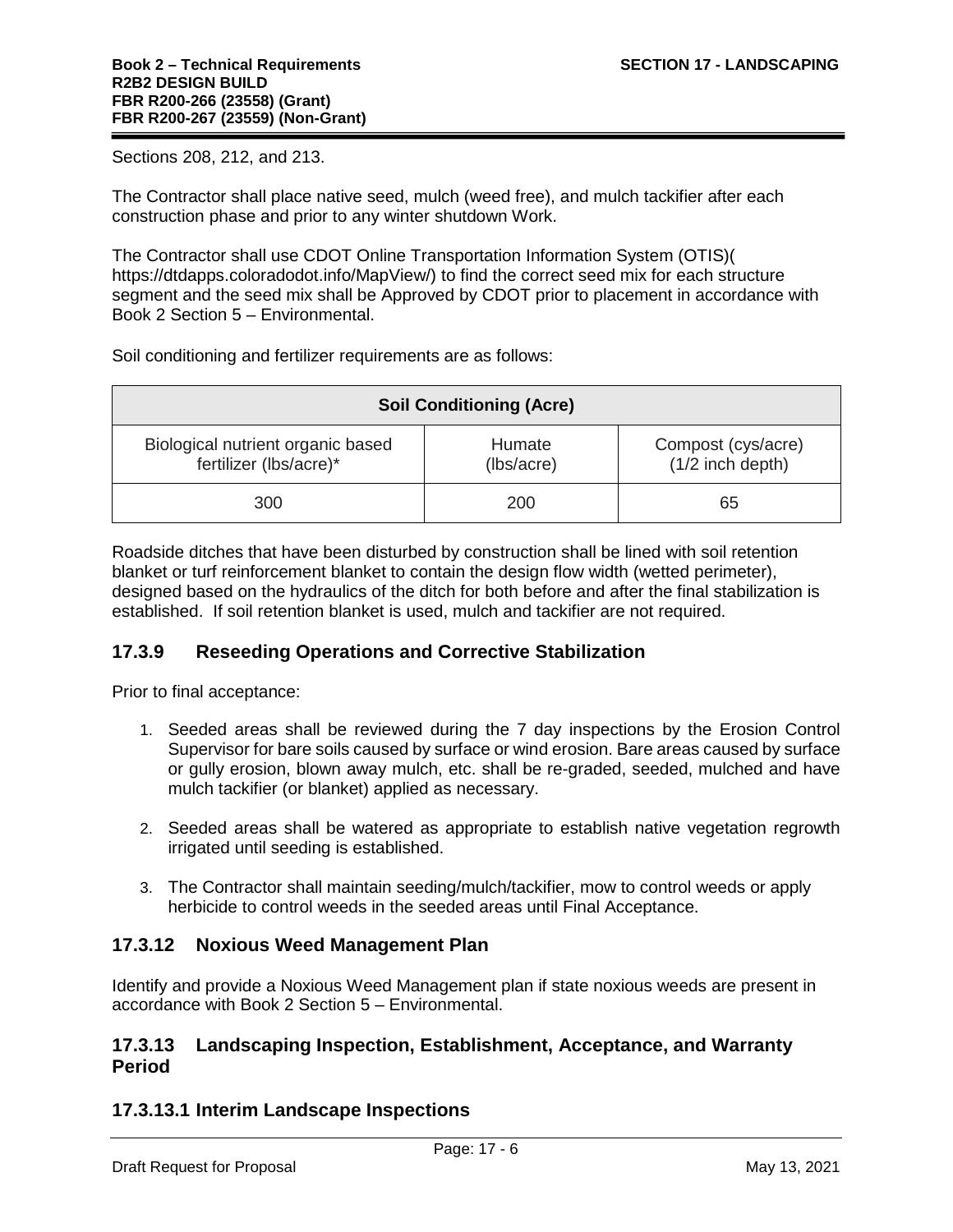The Work shall meet the requirements of the Contract Documents prior to proceeding to the next Activity. The Contractor's Environmental Compliance Manager (ECM) shall conduct inspections at completion of the following Activities:

- 1. Completion of the subgrade preparation.
- 2. Completion of finished grade preparation.
- 3. Layout of trees.
- 4. Layout of all plant materials.
- 5. Completion of seeding operations.

Nonconforming Work shall be replaced or repaired promptly by the Contractor at its own expense. When damage endangers public safety or traffic, remedial action shall be taken immediately to ensure safety and prevent further disruption of traffic.

### **17.3.13.2 Substantial Landscape Completion**

Substantial Landscape Completion is defined as when all seeding, trees, or plant materials have been planted and are completed in compliance with the requirements of the Contract Documents. Trees and plants shall be healthy and in flourishing condition and be free of dying branches and branch tips; and shall bear foliage of normal density, size, and color.

Prior to Substantial Landscape Completion, a Landscape Inspection shall be held with CDOT at each structure segment to determine Acceptance of trees, plant Material and seeding areas. Upon Acceptance, CDOT will issue a Notice of Substantial Landscape Completion.

### **17.3.14 Landscape Establishment Period**

The Landscape Establishment Period will commence at Project Final Acceptance, which will be contingent upon issuance of a written "Notice of Substantial Landscape Completion" from CDOT in accordance with the requirements of Section 214 of the CDOT *Standard Specifications* and herein.

The Landscape Establishment Period will last for 12 months, and will begin the following spring if Notice of Substantial Landscape Completion is issued in the fall.

All landscape installations shall be completely maintained by the Contractor during the Landscape Establishment Period. The Contractor shall submit a detailed Landscape Maintenance Plan in accordance with the requirements of Section 214 of the Standard Specifications and prior to issuance of the Notice of Substantial Landscape Completion. CDOT will inspect the landscape installations on at least a monthly basis to determine the acceptability of the maintenance Work. Noncomforming maintenance will be brought up to acceptable levels within 5 Days of receipt of notice of maintenance deficiencies.

The Landscape Establishment Period can run concurrently with the Project Warranty Period and the Wetland Establishment Period. Both the Landscape Establishment and Wetland Establishment Periods could extend past the Project Warranty Period.

### **17.3.15 Final Landscape Acceptance**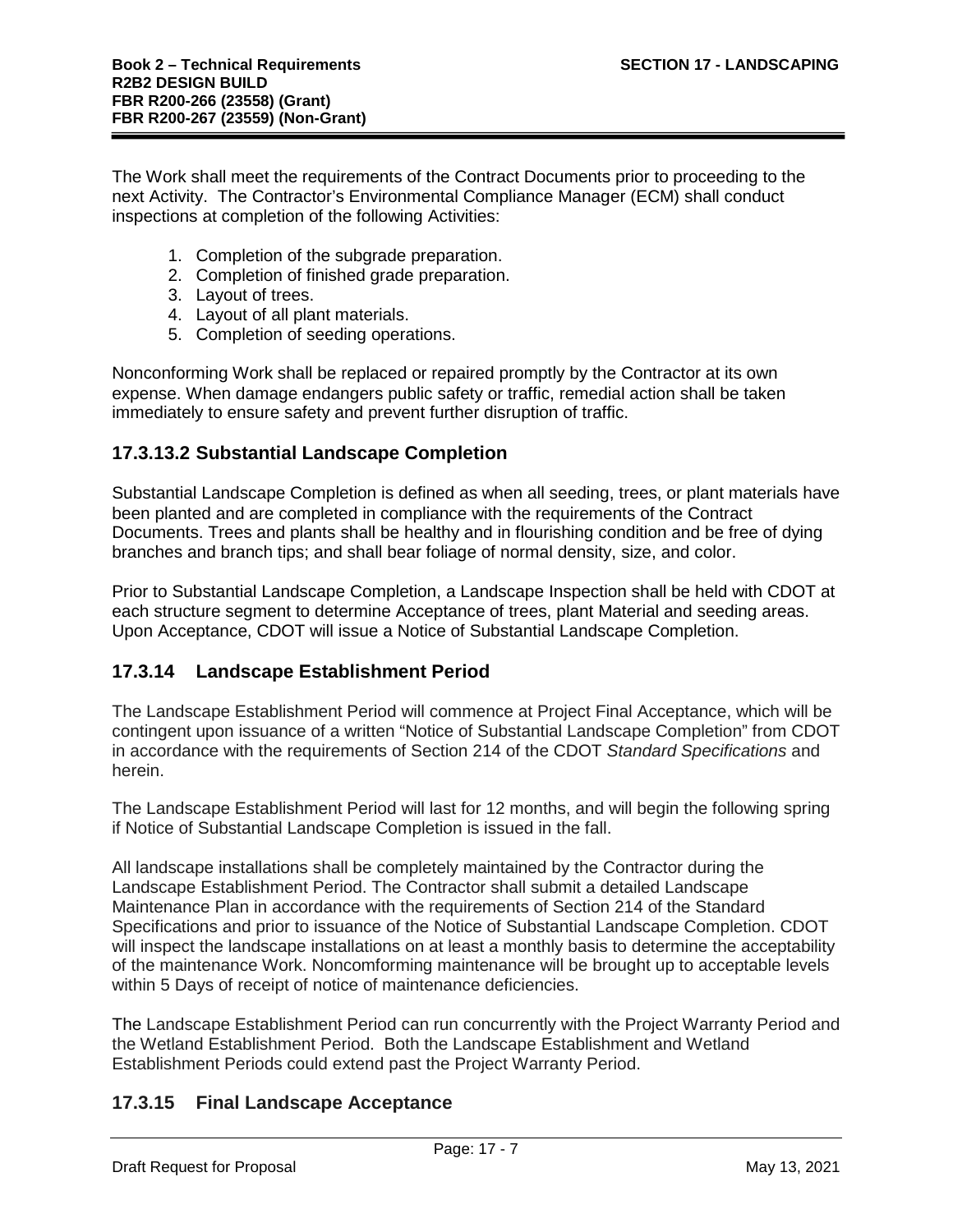Upon completion of the Landscape Establishment Period, at the Contractor's request, CDOT will Inspect the Landscaping to determine compliance to the requirements of the Contract Documents. All Landscape installations shall be fully established, weed-free, clean, smooth, properly graded, and without tree or plant mortality in order to be Accepted by CDOT.

The Contractor shall schedule a final Landscape Inspection and Verification walkthrough after this walkthrough, the Contractor shall submit a letter requesting Final Landscape Acceptance from CDOT. The Landscape Establishment Period and Contractor maintenance will terminate after CDOT Acceptance is reached. Should CDOT identify any areas of Nonconforming Work, the Contractor shall correct the deficiencies and extend the Landscape Establishment Period for a minimum of one additional growing season at no additional cost to the Project. If Final Landscape Acceptance occurs in the fall, the Contractor shall continue to maintain the Landscaped area until the following spring. Any dead trees, plant material, or seeding areas shall be replaced or repaired at no additional cost to the Project.

At the request of the Contractor, a final field review of the Landscaping shall be conducted to ensure compliance with the Contract Documents. The results of the Landscape final field review of the Project re-vegetation shall be submitted showing both the conditions of all landscape items. The Contractor shall remove all temporary erosion and sediment control measures following Landscape Establishment Period, unless otherwise specified by CDOT.

### **17.3.16 Landscape Warranty Period**

All trees, shrubs, and ground covers, including seeding, shall be completely Warranted by the Contractor for 1-year from the date of Final Landscape Acceptance. Any plant Material deemed deficient following this 1-year Warranty period, shall be replaced in kind by the Contractor at no additional cost to the Project, and shall be Warranted for 1 additional year by the Contractor. Any additional 1-year Warranty period beyond the initial 1-year Warranty period will be considered an extended Warranty period. Another Inspection will be conducted at the request of the Contractor at the end of the extended Warranty period to determine Acceptance or rejection.

If access to a completed Landscaped area is required by the Contractor after Final Landscape Acceptance, Landscape Materials will be considered existing and shall be protected in accordance with the requirements of the Contract Documents.

## **17.4 Deliverables**

At a minimum, the Contractor shall submit the following to CDOT for review, Approval and/or Acceptance: